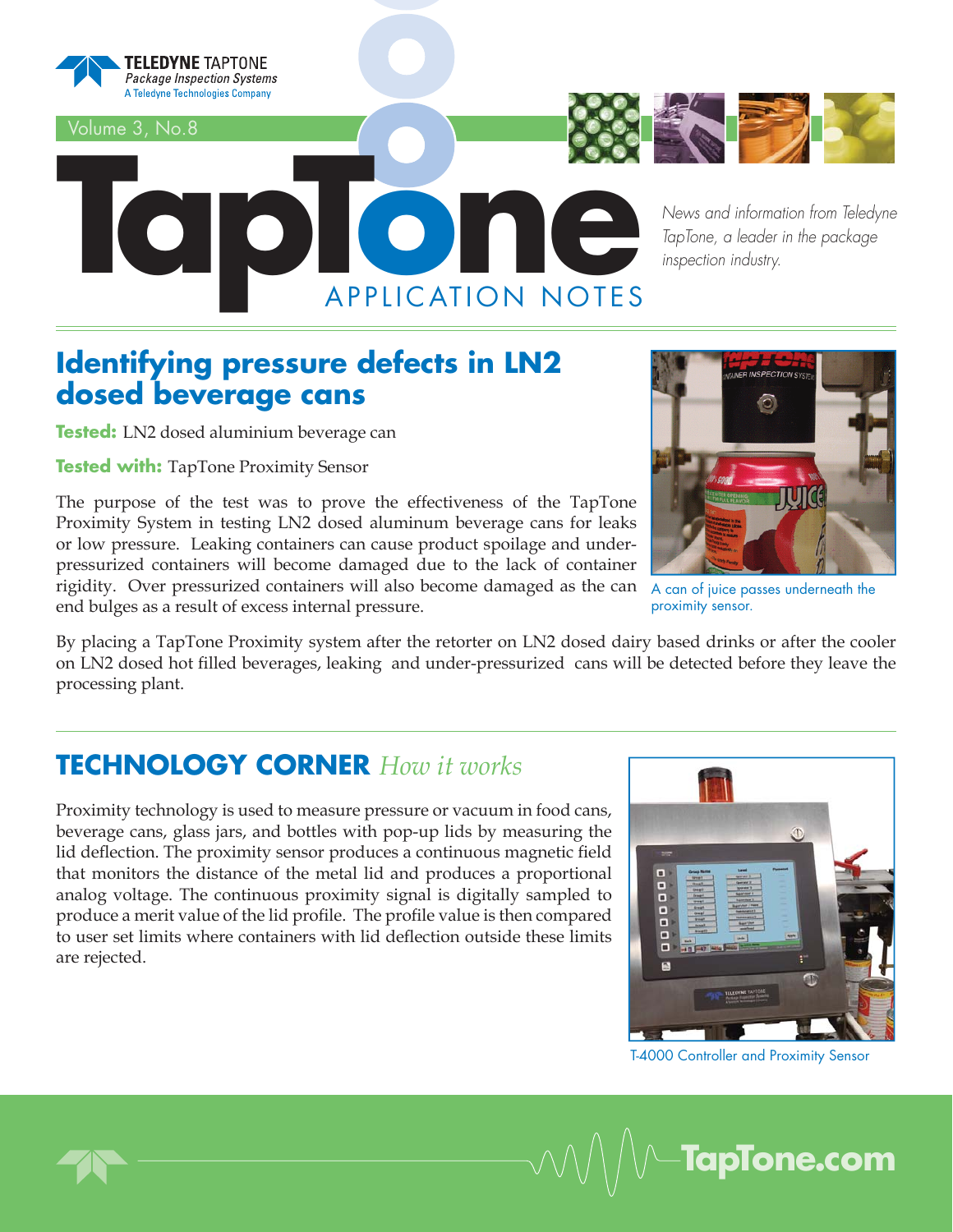# APPLICATION NOTES 0000000000000000000

### **TEST**

The evaluation was performed on 11.5oz and 23.5oz, 2 piece aluminum beverage containers. Each container is liquid nitrogen dosed to generate internal pressure. The cans contain a hot filled, non-carbonated beverage.

Deflection of the cans was measured using a calibrated countersink gauge. The measurement was taken from the chines to the rivet at the center of the can. When the can is pressurized, the can end domes up reducing the distance between the chines and the rivet. When the can has no pressure, the can end is flat and the distance between the chines and the rivet is greater. The evaluation showed that the deflection of a can pressurized to 23psi was approximately .050". The deflection of a non-pressurized can was approximately .080". This difference of .030" between a pressurized can and a non-pressurized can generated a large difference in merit value and is easily detectable with a proximity system.



Good can with internal pressure of 23 psi from LN2 dosing. Deflection shows .052" from the chines to the rivet on the pull-tab.

#### **Additional Test Data**

| <b>INTERNAL PRESSURE</b> | <b>MERIT VALUE</b> |
|--------------------------|--------------------|
| $25$ psi                 | 140                |
| 11 psi                   | -106               |
| 7 psi                    | 95                 |

*Note: The test above was conducted on a can that has been under pressure for an extended period and has had the time to develop a set or memory of its pressurized shape. In production, the can end will not have the chance to develop a set and*  the difference between a pressurized can and a flat can will be more pronounced. *The proximity system will detect defl ections as small as .010" - .015" depending on variables in the application.*

*Test location would be post cooler on the pull tab end of the can. If cans are inverted, a TapTone Force system is recommended.*



Flat can with no internal pressure. Deflection shows .080" from the chines to the rivet on the pull-tab. Center of can end has dropped from loss of internal pressure.

### **SUMMARY**

The test data shows that the TapTone Proximity system can differentiate between a good pressurized container and a container with low pressure.

**TapTone.com**